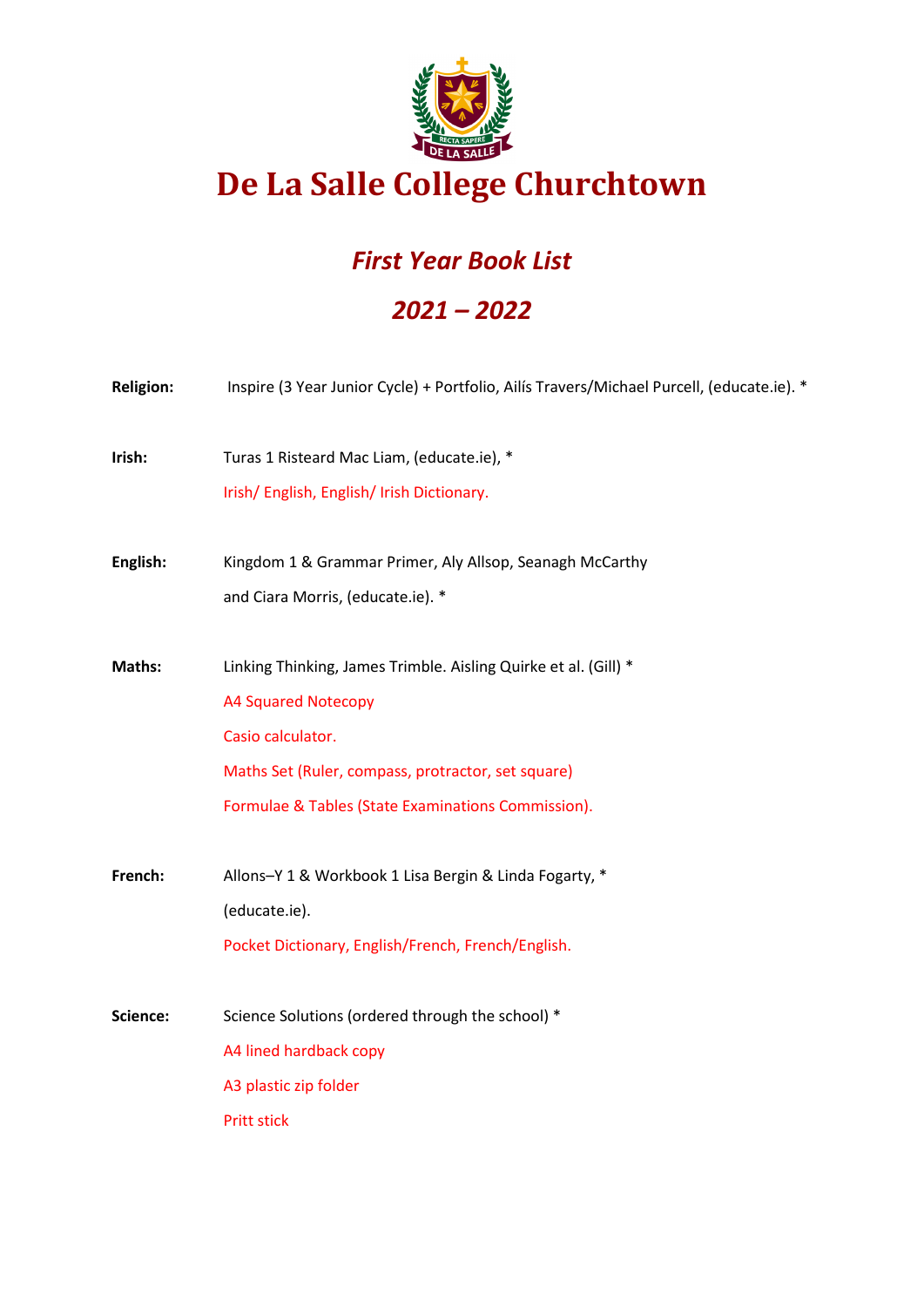

| Geography: | Geography in Action & Portfolio / Activity Book, Norma Lenihan                   |
|------------|----------------------------------------------------------------------------------|
|            | & Jason O' Brien, (educate.ie). *                                                |
|            | 2 Hardback A4 copies, Colouring Pencils, (x6).                                   |
|            |                                                                                  |
| History:   | Artefact, Gregg O'Neill & Eimear Jenkinson, (educate.ie). *                      |
|            | Artefact, Sources and Skills, Gregg O' Neill & Eimear Jenkinson, (educate.ie). * |
|            |                                                                                  |
| C.S.P.E.:  | A World of Wellbeing & Reflective Journal, Deirdre Murphy & Jim Ryan, (Edco). *  |
|            |                                                                                  |
| S.P.H.E.:  | Health and Wellbeing, Anne Potts, (Edco). *                                      |

### **Option subjects**

#### *Option subjects will be chosen in October when students have had 'tasters'*

#### *DO NOT PURCHASE TEXTBOOKS FOR ART/BUSINESS STUDIES/TECHNICAL GRAPHICS/WOODWORK, UNTIL THE CLASSES ARE FINALISED AFTER THE OCTOBER MID-TERM.*

| Art:             | Art Odyssey, Grainne Mc Keever, Nadine Mc Donagh Cunningham & Catherine |
|------------------|-------------------------------------------------------------------------|
|                  | Kavanagh, (Gill) *                                                      |
| <b>Business:</b> | Network. Roisin Mallon, (educate.ie). *                                 |
| <b>Graphics:</b> | World of Graphics by William Norton & Patrick Sugrue (Educate.ie)*      |
|                  | <b>Graphics Set</b>                                                     |
|                  | A3 Folder                                                               |
| Woodwork:        | Wood Technology by Michael Cross (book and workbook) (Edco)*            |
|                  | A4 hardback copy.                                                       |
|                  | Texts marked * are part of the Book Rental Scheme.                      |
|                  |                                                                         |

### *Second Year Book List*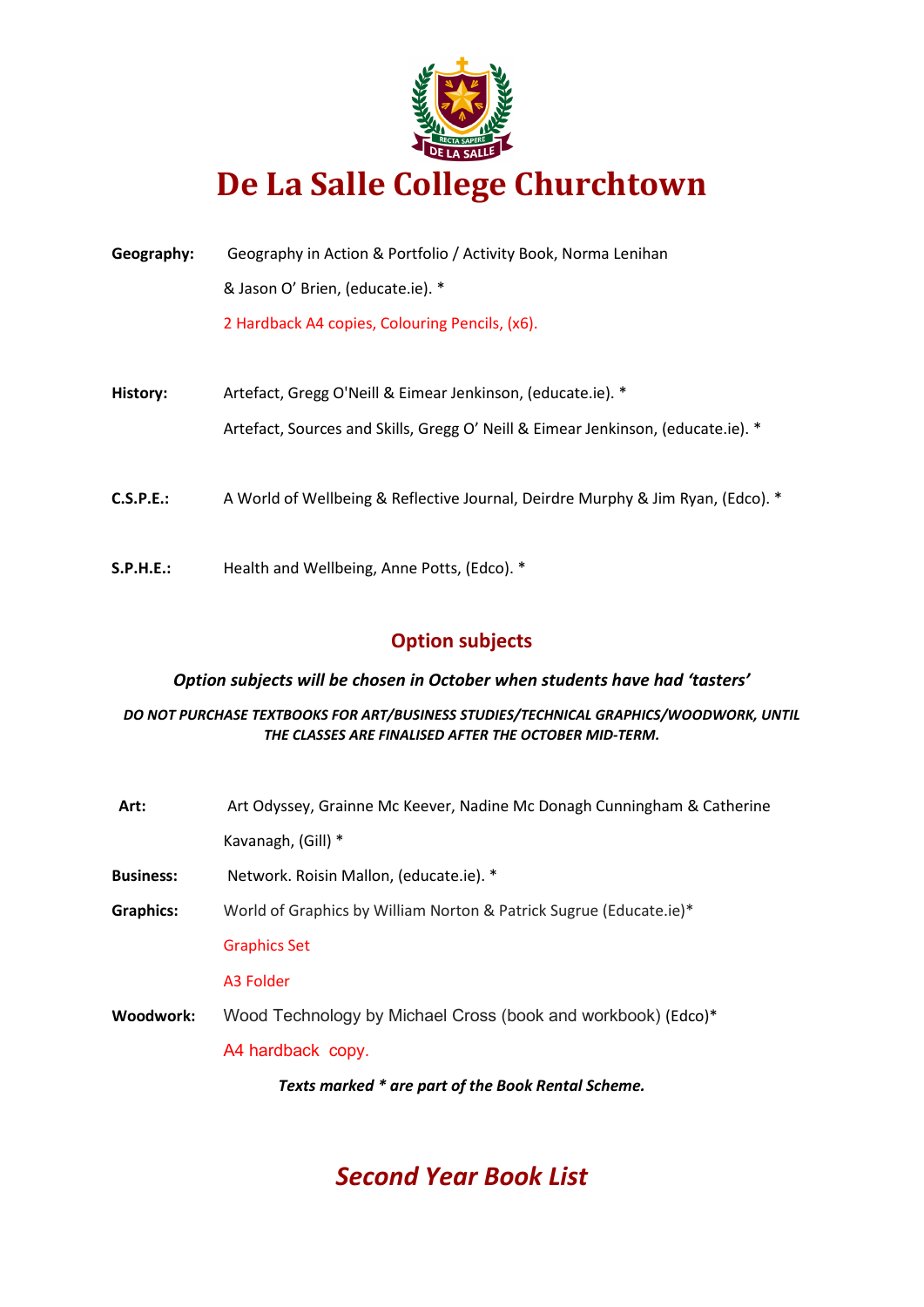

### *2021 – 2022*

| <b>Religion:</b> | Inspire (3 Year Junior Cycle) + Portfolio, Ailís Travers/Michael Purcell, (educate.ie). * |
|------------------|-------------------------------------------------------------------------------------------|
| Irish:           | Turas 2, Risteard Mac Liam, (educate.ie). *                                               |
|                  | One Hardback Copy, one Copy.                                                              |
|                  |                                                                                           |
| Maths:           | Exploring Project Maths 2, (OL), Seamus Mc Cabe, (Fallons). *                             |
|                  | Exploring Project Maths 3, (HL), Seamus Mc Cabe, (Fallons). *                             |
|                  | Exploring Project Maths 1, (OL), Seamus Mc Cabe, (Fallons). *                             |
|                  | Keep the above book until your Junior Cert.                                               |
|                  | <b>A4 Squared Notecopy</b>                                                                |
|                  | Casio calculator.                                                                         |
|                  | Maths Set (Ruler, compass, protractor, set square)                                        |
|                  | Formulae & Tables (State Examinations Commission).                                        |
| English:         | Kingdom 2 & Kingdom 2 Portfolio, Aly Allsop, Seanagh Mc Carthy                            |
|                  | & Ciara Morris, (educate.ie) *                                                            |
|                  |                                                                                           |

**French:** Allons-Y 1 & Workbook (educate.ie). \*

Science: Science Solutions (ordered through the school)\*

A4 lined hardback copy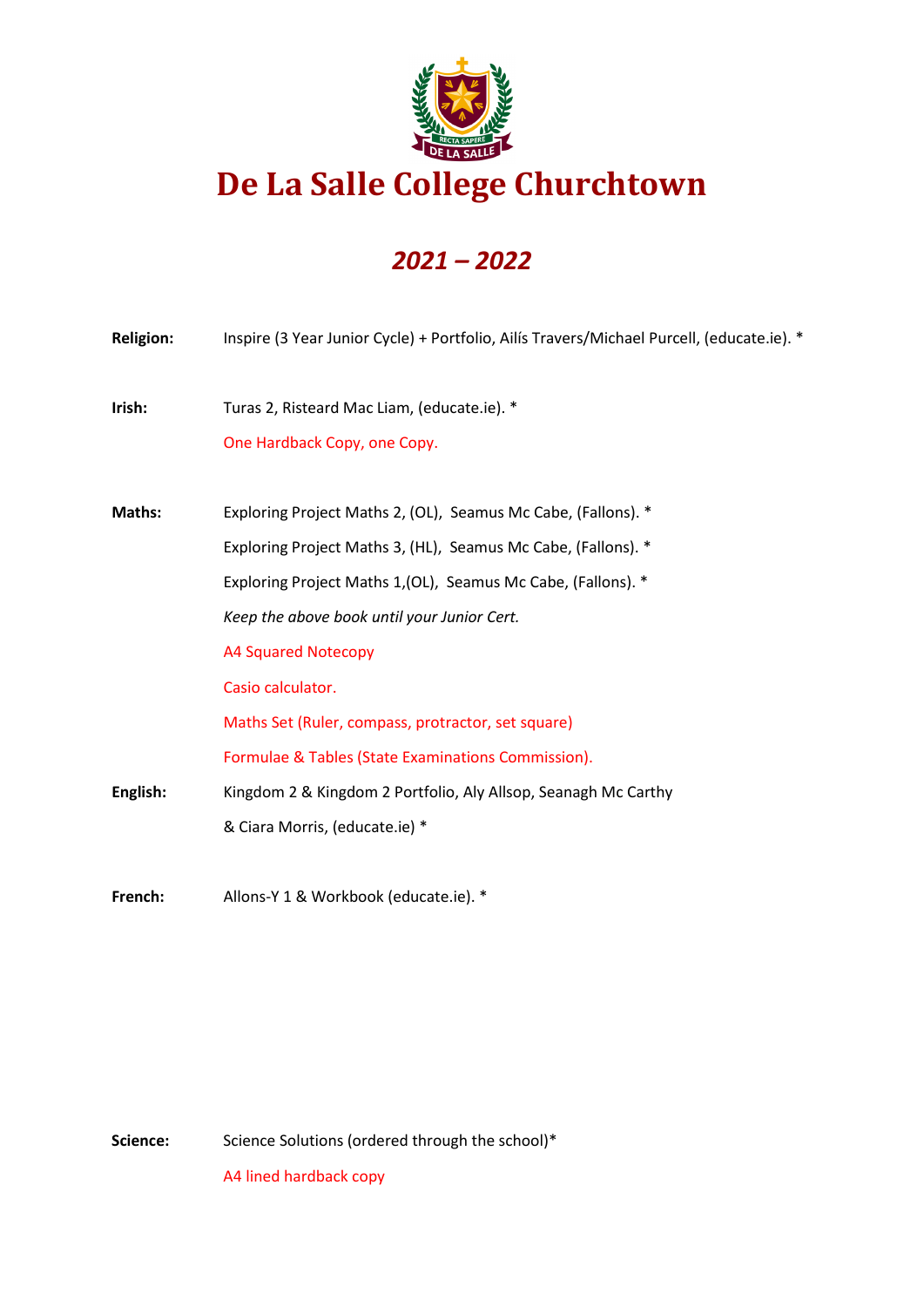

A3 plastic zip folder Pritt stick

**Geography:** Geography in Action & Portfolio / Activity book, Norma Lenihan & Jason O'Brien, (educate.ie). \* 2 A4 Hardback copies & Colouring Pencils, (x6).

- **History:** Artefact, Gregg O'Neill & Eimear Jenkinson, (educate.ie). \* Artefact, Sources and Skills Book, Gregg O'Neill & Eimear Jenkinson, (educate.ie). \*
- **C.S.P.E.:** A World of Wellbeing & Reflective Journal, Deirdre Murphy & Jim Ryan, (Edco). \*
- **S.P.H.E.:** Health and Wellbeing, Anne Potts, (Edco). \*

### **Option subjects**

**Graphics:** World of Graphics by William Norton & Patrick Sugrue (Educate.ie)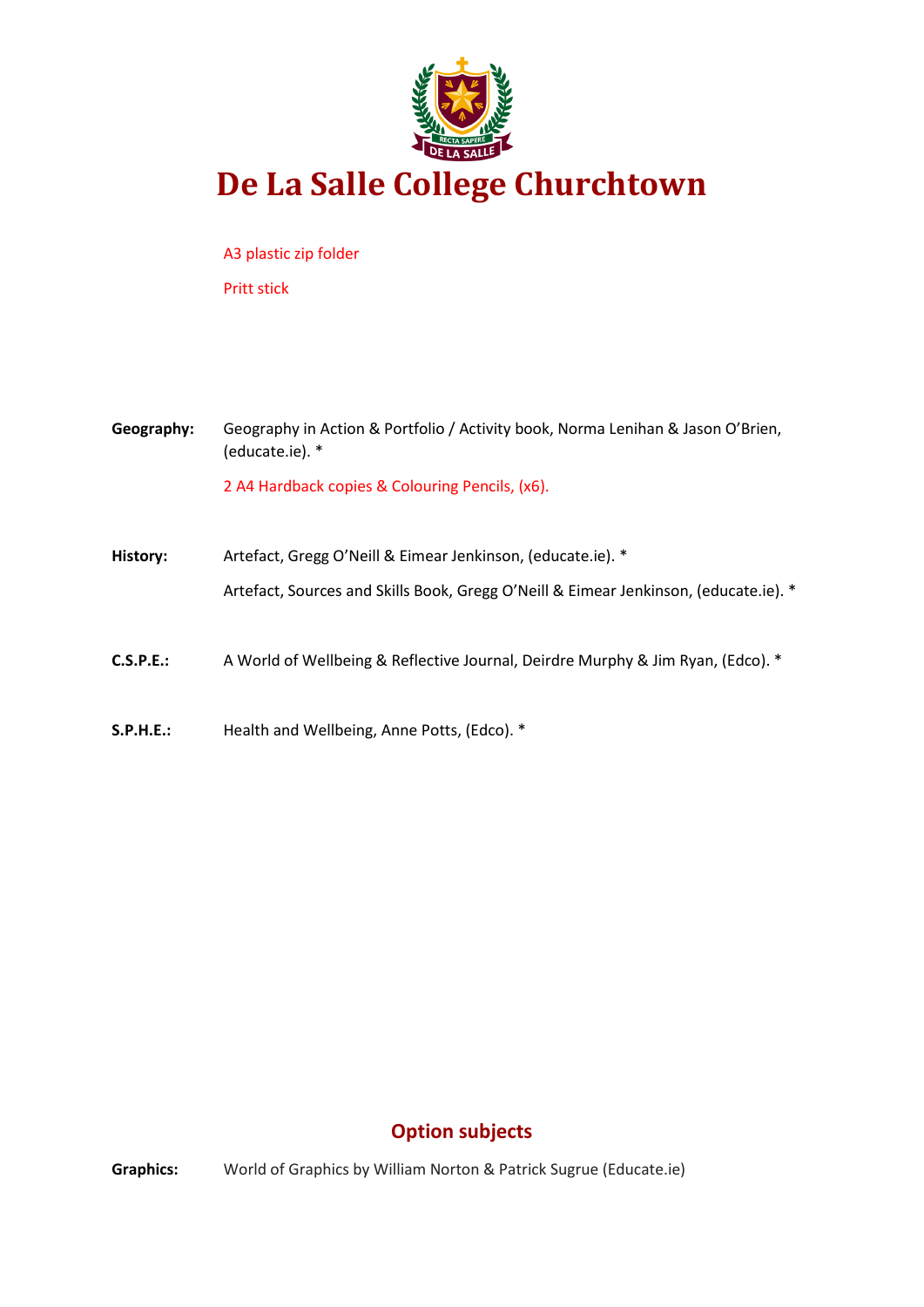

Graphics Set

A3 Folder

**Business :** Network, Roisin Mallon (educate.ie). \* **Calculator** A4 Hardback copy **Art:** Art Odyssey, Grainne Mc Keever, Nadine Mc Donagh Cunningham & Catherine Kavanagh, (Gill) \* **Woodwork:** Wood Technology by Michael Cross (book and workbook) (Edco)\* A4 hardback copy and 45 (degrees) and 30 (degrees) Set Squares, Compass and Protractors.

A3 folder.

*Texts marked \* are part of the Book Rental Scheme.*

*Third Year Book List* 

*2021 – 2022*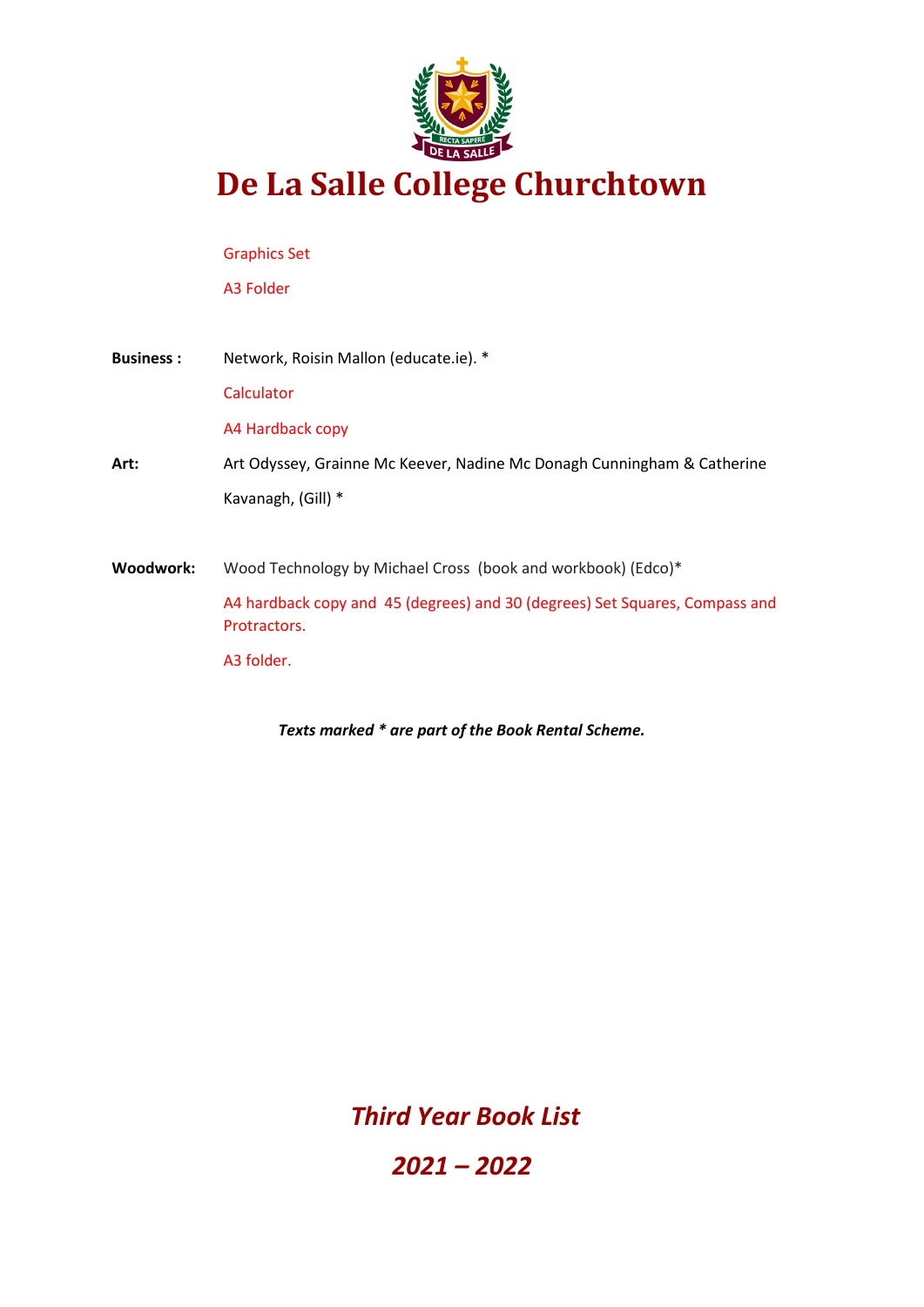

| Irish:           | Turas 3, Risteard Mac Liam, (educate.ie). *                                                                      |
|------------------|------------------------------------------------------------------------------------------------------------------|
|                  | Turas 2, Risteard Mac Liam, (educate.ie). *                                                                      |
| English:         | Kingdom 2 & Kingdom 2 Portfolio, Aly Allsop, Seanagh Mc Carthy &                                                 |
|                  | Ciara Morris, (educate.ie). *                                                                                    |
| Maths:           | Exploring Project Maths 2, (OL), Seamus Mc Cabe, (Fallons) *                                                     |
|                  | Exploring Project Maths 3, (HL), Seamus Mc Cabe, (Fallons). *                                                    |
|                  | Exploring Project Maths 1, (OL), Seamus Mc Cabe, (Fallons). *                                                    |
|                  | Keep this book until your Junior Cert.                                                                           |
|                  | <b>A4 Squared Notecopy</b>                                                                                       |
|                  | Casio calculator.                                                                                                |
|                  | Maths Set (Ruler, compass, protractor, set square)                                                               |
|                  | Formulae & Tables (State Examinations Commission).                                                               |
| French:          | Allons-y 2 * (Educate.ie)                                                                                        |
| <b>Religion:</b> | Inspire (3 Year Junior Cycle) + Portfolio, Ailís Travers/Michael Purcell, (educate.ie). *                        |
|                  | Geography:<br>Geography in Action & Portfolio / Activity book, Norma Lenihan &<br>Jason O'Brien, (educate.ie). * |
|                  | 2 A4 Hardback copies & Colouring Pencils, (x6).                                                                  |
| History:         | Artefact, Gregg O'Neill & Eimear Jenkinson, (educate.ie). *                                                      |
|                  | Artefact, Sources and Skills Book, Gregg O'Neill & Eimear Jenkinson, (educate.ie). *                             |
|                  |                                                                                                                  |

Science: Science Solutions (ordered through the school) \*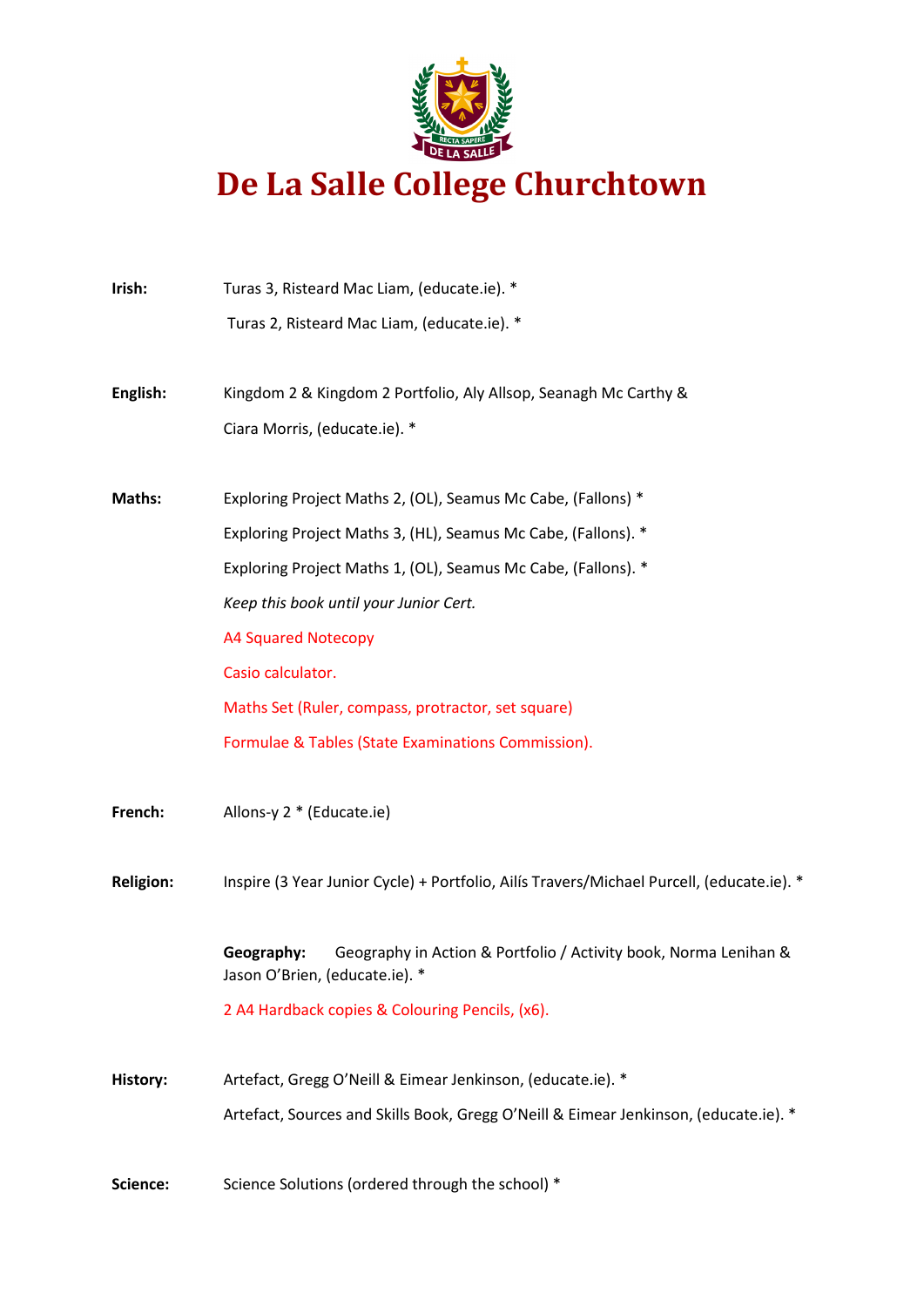

A4 lined hardback copy A3 plastic zip folder Pritt stick

- **S.P.H.E.:** Health and Wellbeing, Anne Potts, (Edco) . \*
- **C.S.P.E.:** A World of Wellbeing & Reflective Journal, Deirdre Murphy & Jim Ryan, (Edco). \*

### **Option subjects**

**Graphics:** World of Graphics by William Norton & Patrick Sugrue (Educate.ie)\* Graphics Set

A3 Folder

**Business:** Network, Roisin Mallon (educate.ie). \*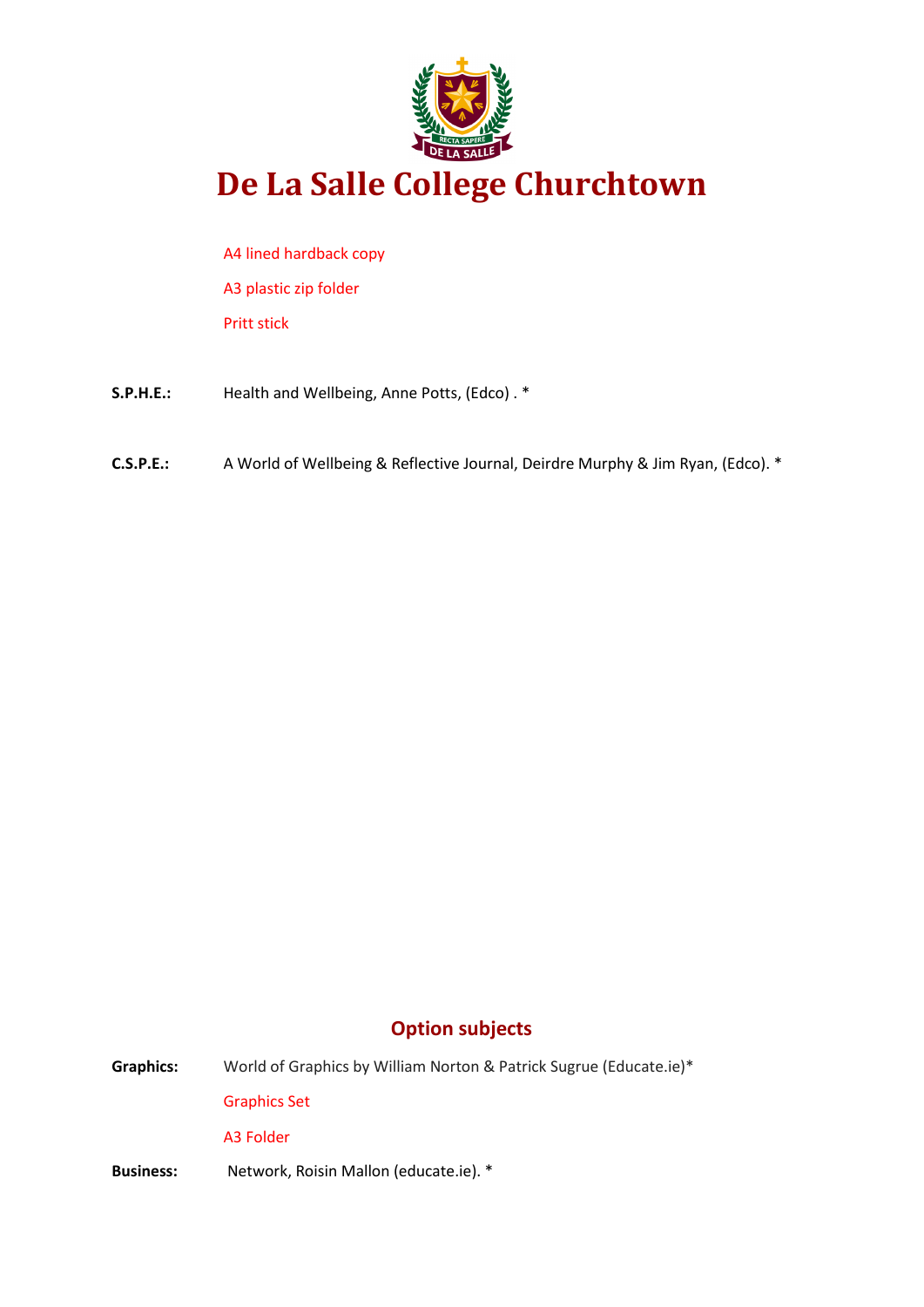

#### **Calculator**

A4 Hardback copy

**Art:** Art Odyssey, Grainne Mc Keever, Nadine Mc Donagh Cunningham & Catherine Kavanagh, (Gill) \*

**Woodwork:** Wood Technology by Michael Cross (book and workbook) (Edco)

A4 hardback copy and 45 (degrees) and 30 (degrees) Set Squares, Compass and Protractors.

A3 folder.

*Texts marked \* are part of the 'Book Rental' scheme.*

### *Fifth Year Book List*

### *2021 – 2022*

**Religion:** To be provided by the school.

**Irish:** Books will be decided in September, depending on the make-up of the classes.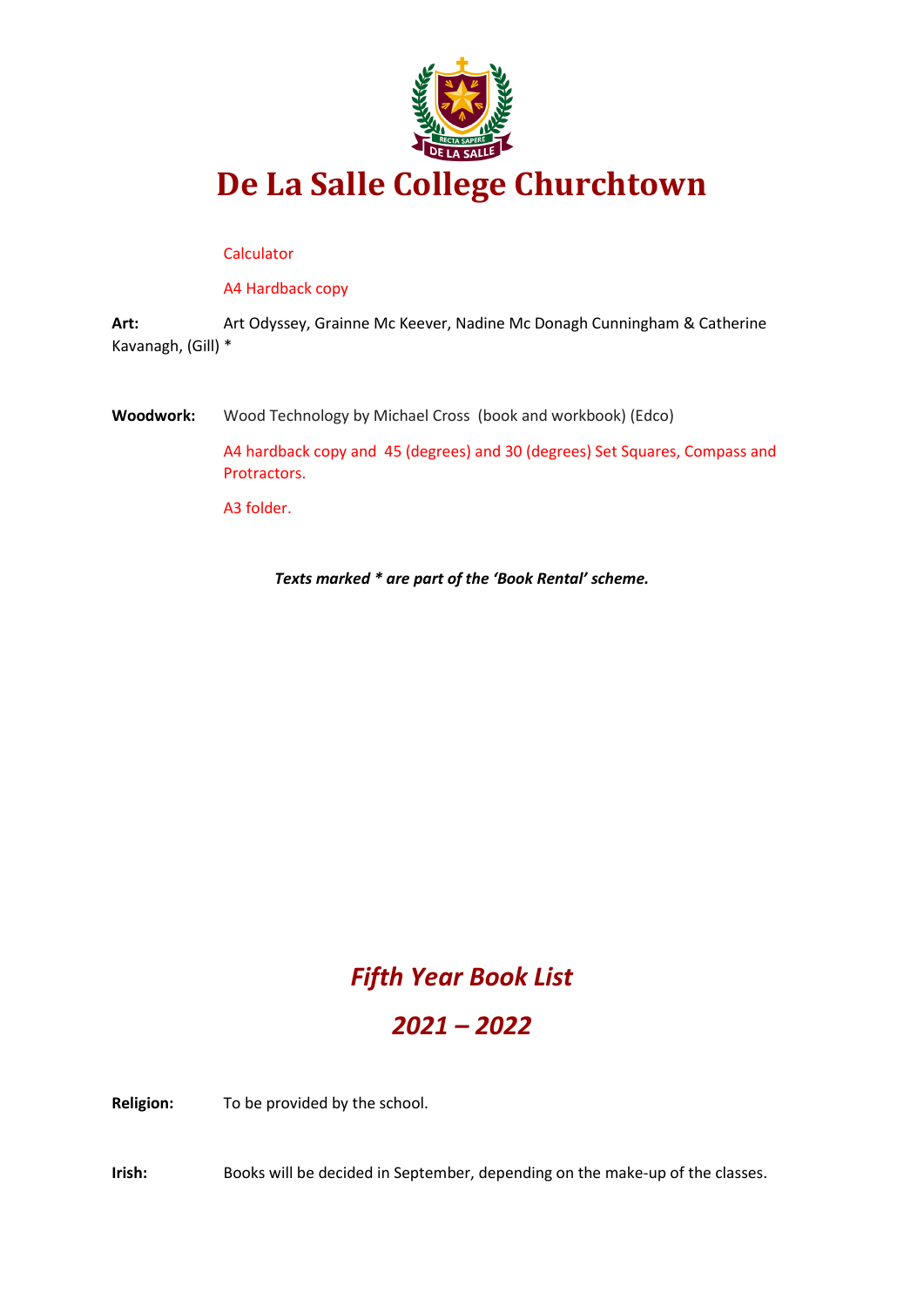

| English:          | Texts will be decided in September, as this depends on the book choice of   |
|-------------------|-----------------------------------------------------------------------------|
|                   | your particular teacher and the level you will be taking English at.        |
| Maths:            | Texts & Tests 3, (Ordinary Level).                                          |
|                   | Text and Tests 4, (Higher Level).                                           |
|                   | <b>A4 Squared Notecopy</b>                                                  |
|                   | Casio calculator.                                                           |
|                   | Maths Set (Ruler, compass, protractor, set square)                          |
|                   | Formulae & Tables (State Examinations Commission).                          |
| Geography:        | Earth, Michael Organ (educate.ie).(NEW EDITION)                             |
|                   | Two Hardback Copies & Colouring Pencils, (x6).                              |
| <b>Biology:</b>   | BIO, John Loughlin, (educate.ie).                                           |
|                   | A4 Hardback Copy. A4 folder & polypockets.                                  |
| <b>Physics:</b>   | Real World Physics, D.O'Reagan, (Folens).                                   |
|                   | Formulae and Tables, (State Examinations Commission).                       |
|                   | <b>A4 Graph Paper</b>                                                       |
| <b>Chemistry:</b> | Chemistry Live & Workbook, D.Kennedy, Second Edition, 2014.                 |
|                   | Leaving Cert. Chemistry Student Lab Notebook, Kennedy & O'Shea New Edition. |
|                   | Exam Edge, Chemistry, D.Kennedy & P. Walsh.                                 |
|                   | A4 Graph Paper Copy. A4 Hardback Copy with Ruled Margin.                    |
|                   | A4 Plastic Folder with at least 80 Polypockets.                             |
|                   | A5 plastic folder and polypockets.                                          |
|                   |                                                                             |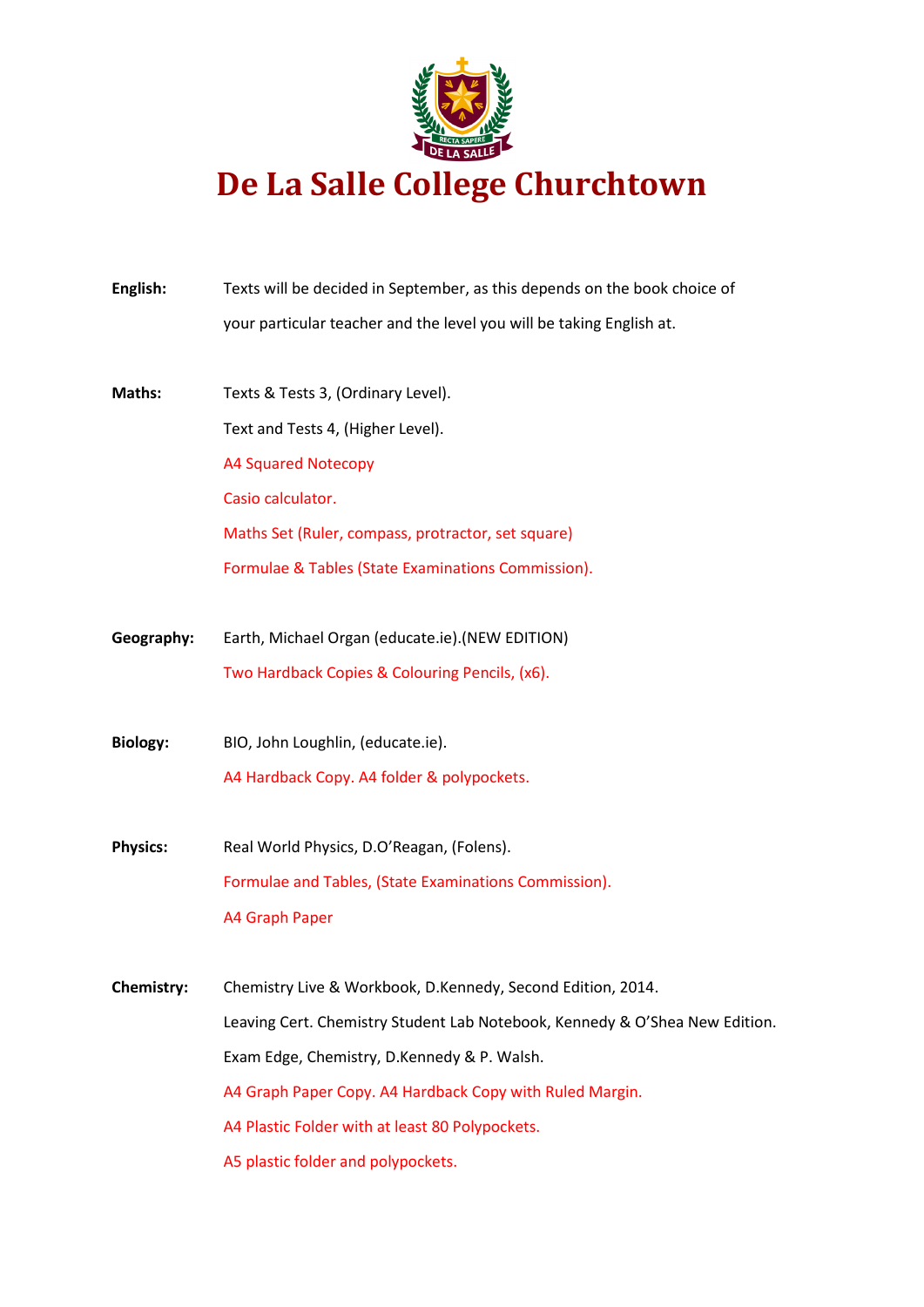

Pocket-sized Hardback Notebook.

A 30 cm. transparent ruler.

| Art:             | Appreciation of Art for Leaving Cert, A.O'Sullivan & A. Ni Chartaigh,<br>(Gill and Macmillan). |
|------------------|------------------------------------------------------------------------------------------------|
| French:          | L'Oral, (Higher & Ordinary Levels), C Hogan, (Folens).                                         |
|                  | Tout va Bien, Dervla Murphy, (Folens). Leaving Cert, Higher & Ordinary.                        |
|                  | Cle a la Grammaire, Declan Webb, (educate.ie)                                                  |
|                  |                                                                                                |
| <b>Business:</b> | 21st Century Business, (Third Edition), William Murphy, (New book), (Fallons).                 |
|                  | 21st Century Business Workbook, (Third Edition), (Fallons).                                    |
|                  | Calculator                                                                                     |
|                  | A4 Hardback copy and 1 copy for Definitions/Keywords                                           |

**History:** Case Studies: Politics & Society in Northern Ireland, 1949-1993 By Anne-Marie Ryan (Edco)

> USA & The World 1945-1989 2nd Edition By Máire De Buitléir & Stephen Tonge (Edco)

A4 Refill Pad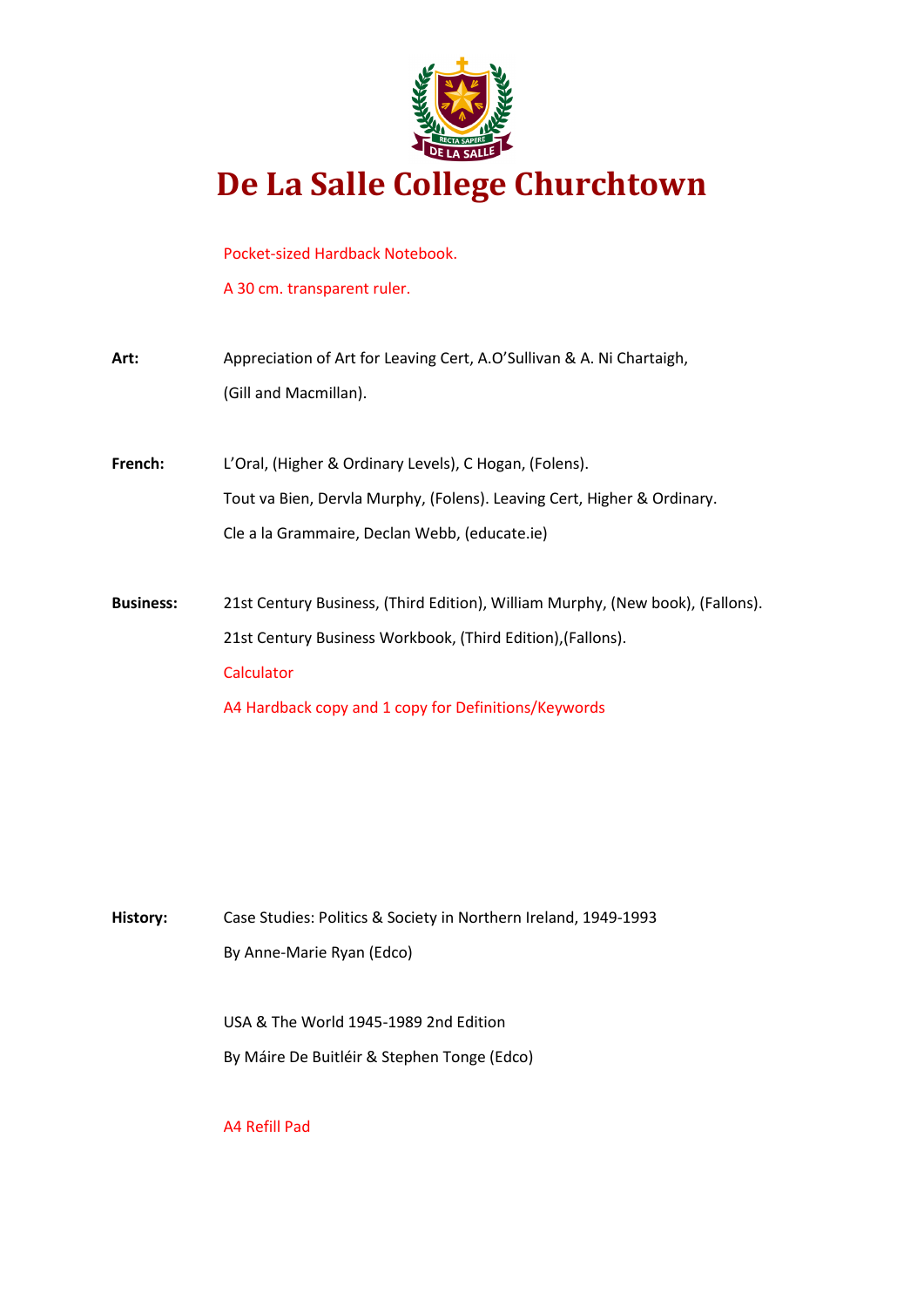

**Construction:** Get Constructive, Leo Corcoran.

45 (degrees) and 30 Set Squares. A3 Folder

.**D.C.G.:** DCG solutions, Plane and Descriptive Geometry. *(Teacher will order in September, payment can be arranged at that stage.)*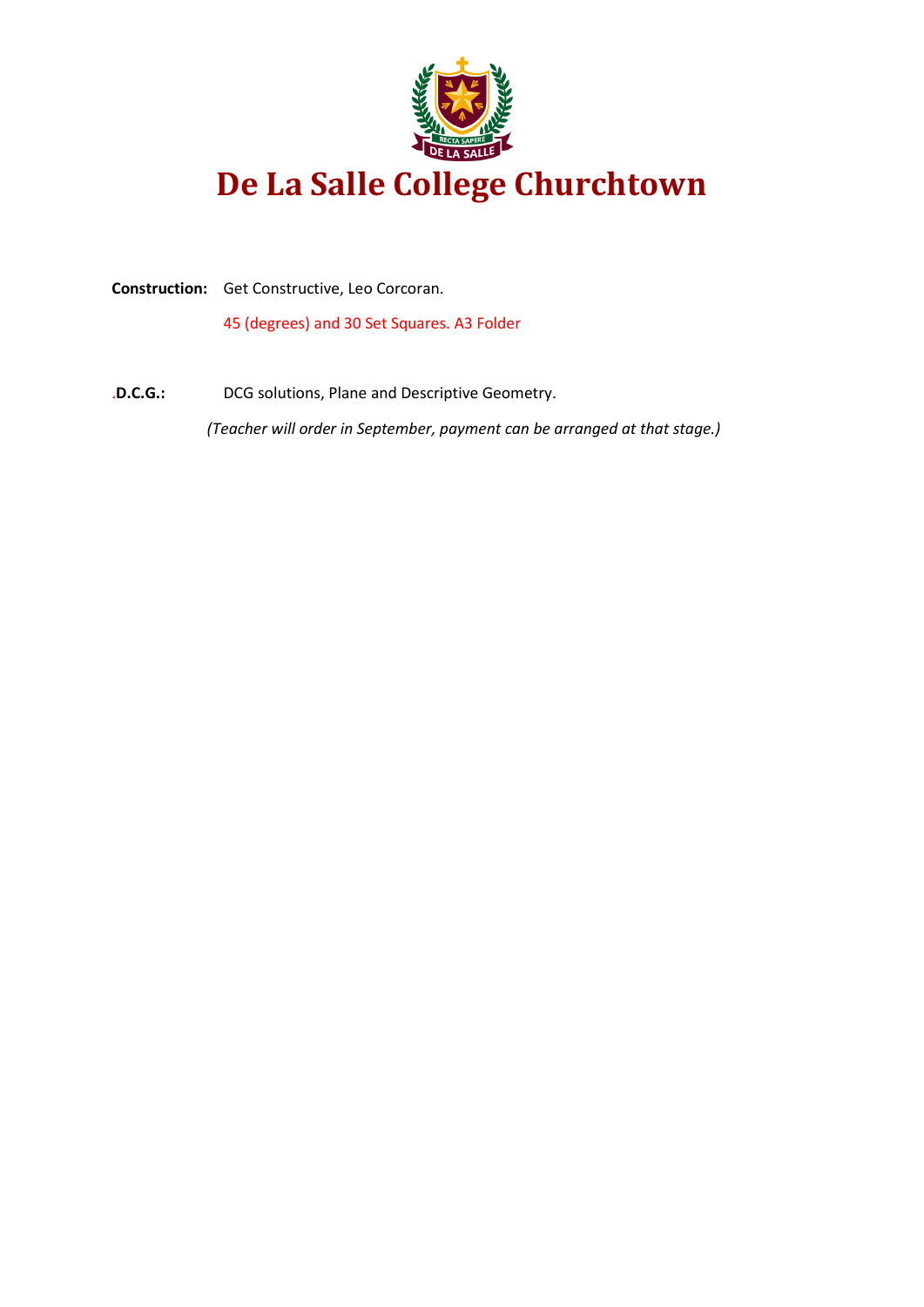

### *Sixth Year Book List*

### *2021 – 2022*

| <b>Religion:</b> | A Search for Meaning, (Veritas).                                   |
|------------------|--------------------------------------------------------------------|
|                  | Faith, Seeking Understanding and Values, (Veritas).                |
|                  | Exam Papers.                                                       |
|                  | Above books are for 'Exam Class' only.                             |
|                  |                                                                    |
| Irish:           | Fiuntas Nua, Yvonne O' Toole & Elizabeth Wade, (Higher Level)      |
|                  | Fuinneamh Nua, Yvonne O' Toole & Elizabeth Wade, (Ordinary Level). |
|                  | Leaving Cert. Exam Papers in August, (Edco).                       |
|                  |                                                                    |
| English:         | Keep last year's books.                                            |
|                  | Additional texts to be decided in August.                          |
|                  |                                                                    |
| Maths:           | Text and Tests 5 (Higher Level) (and keep book 4)                  |
|                  | Keep Texts and Tests 3, (Ordinary Level).                          |
|                  | <b>A4 Squared Notecopy</b>                                         |
|                  | Casio calculator.                                                  |
|                  | Maths Set (Ruler, compass, protractor, set square)                 |
|                  | Formulae & Tables (State Examinations Commission).                 |
|                  |                                                                    |
| Geography:       | Earth, Michael Organ, (educate.ie).                                |
|                  |                                                                    |

Exam Papers, educate.ie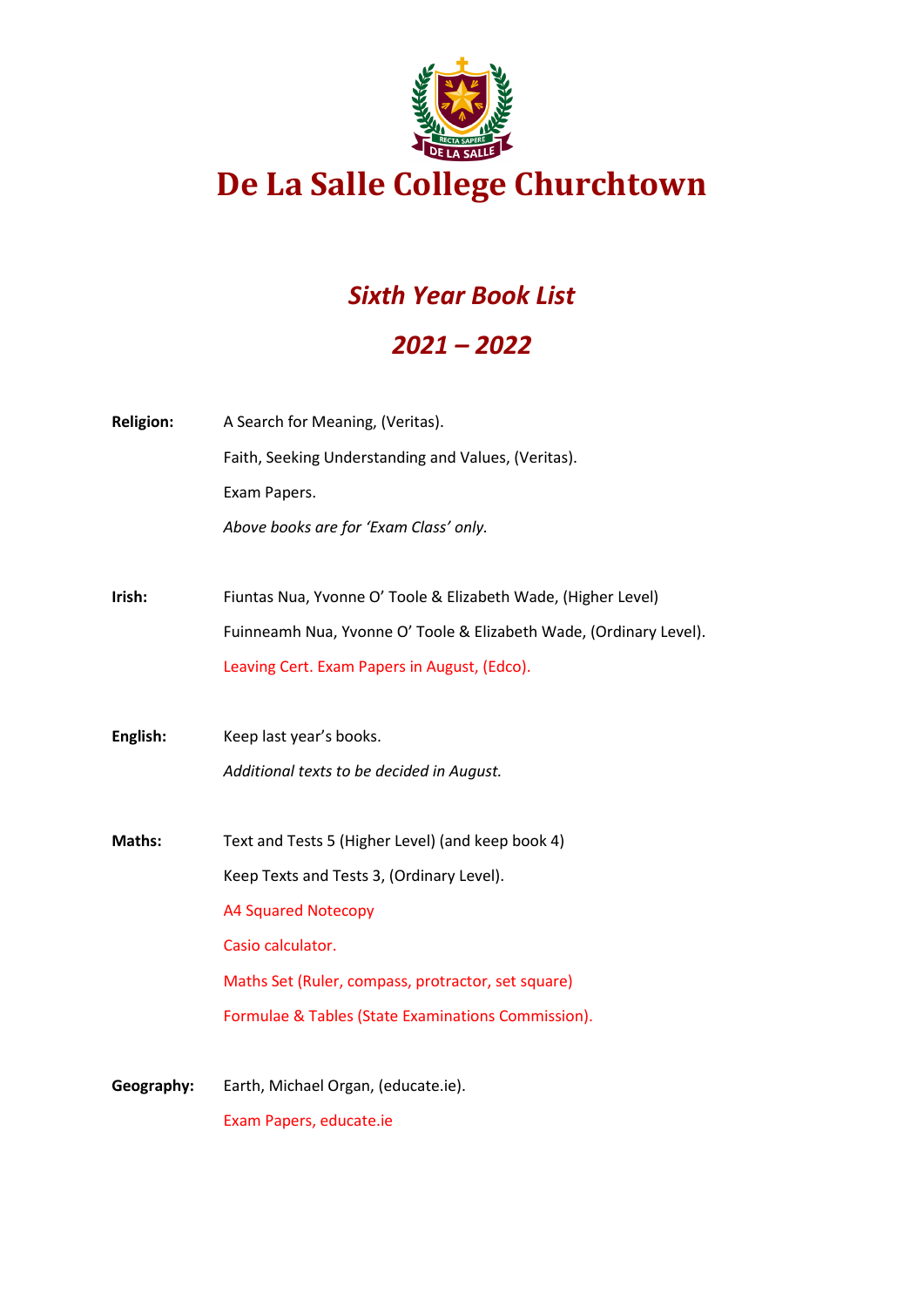

| <b>Business:</b> | 21st Century Business, (Third Edition), William Murphy, (Fallons).                                                                         |
|------------------|--------------------------------------------------------------------------------------------------------------------------------------------|
|                  | 21st Century Business Workbook, (Third Edition), (Fallons).                                                                                |
|                  | Revise Wise, Leaving Cert Business, (Edco), or any similar Revision Book.                                                                  |
|                  | Exam Papers (Educational Company of Ireland), Calculator and A4 Hardback copy                                                              |
| French:          | Accent Francais, (Higher & Ordinary Levels), C.Hogan, (Folens).                                                                            |
|                  | Tout va Bien, Dervla Murphy, (Folens), (Higher & Ordinary Levels)                                                                          |
|                  | Cle a la Grammaire, Declan Webb, (educate.ie).                                                                                             |
|                  | Ordinary Level students ONLY, Essentials Unfolded, Leaving Cert. Oral French for<br>Higher & Ordinary Level, Niamh Meaney, (Celtic Press). |
|                  | Exam Papers, (educate.ie)                                                                                                                  |
| History:         | Case Studies: Politics & Society in Northern Ireland, 1949-1993                                                                            |
|                  | By Anne-Marie Ryan (Edco)                                                                                                                  |
|                  | Dictatorship And Democracy 1920-1945 2nd Edition                                                                                           |
|                  | By Stephen Tonge (Edco)                                                                                                                    |
|                  | USA & The World 1945-1989 2nd Edition                                                                                                      |
|                  | By Máire De Buitléir & Stephen Tonge (Edco)                                                                                                |
|                  | A4 Refill Pad                                                                                                                              |